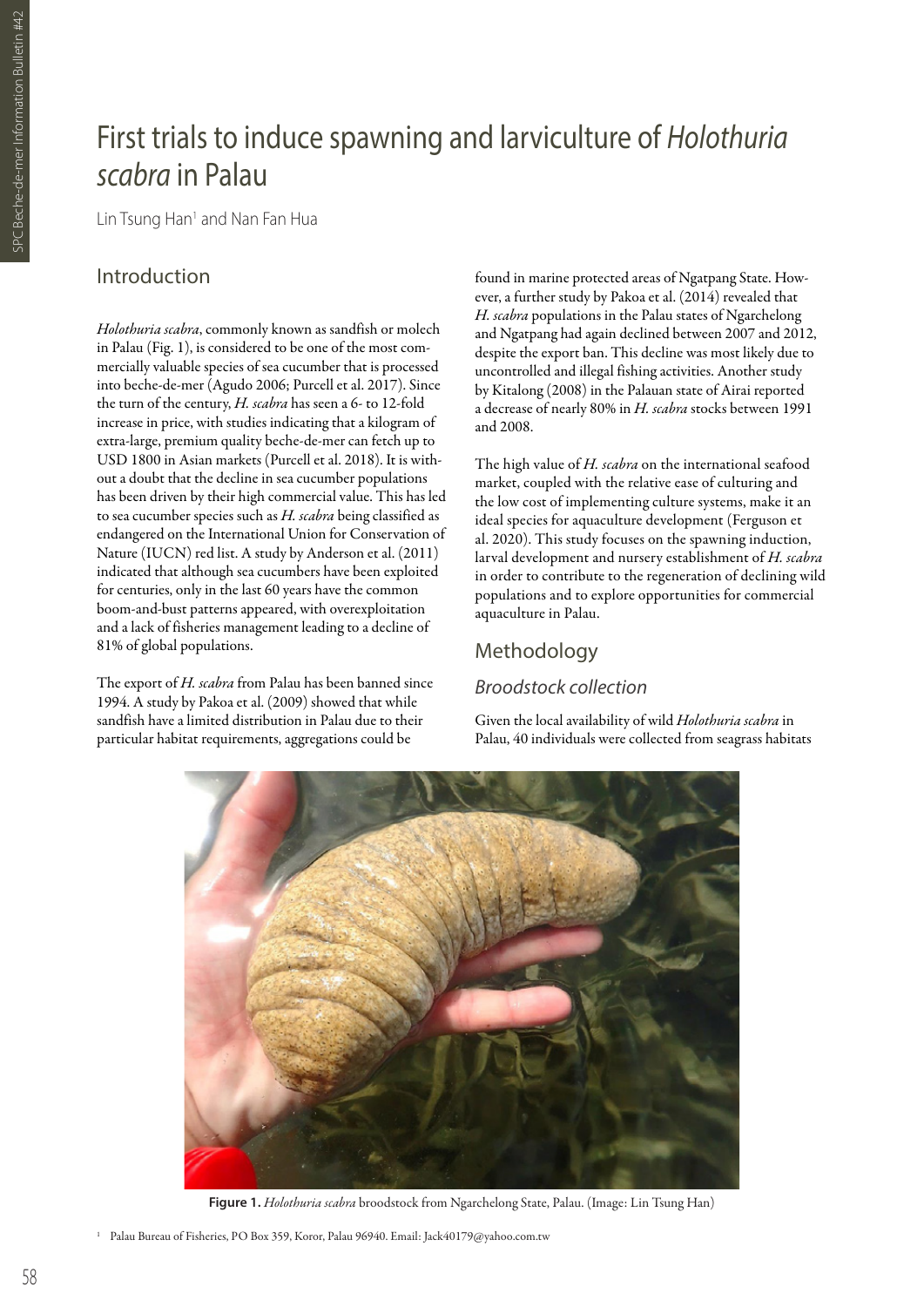by local fisherwomen in Ngarchelong State for each spawning induction trial. The broodstock were carefully handled and transported to the hatchery approximately one hour's drive from Koror, in 100-L plastic tanks with just enough seawater to cover the sea cucumbers. An underwater aquaculture sea pen was constructed next to the hatchery facility in a calm sandy area for holding the broodstock. This eliminated the need to maintain long-term broodstock in the hatchery tanks.

#### *Induced spawning*

In total, 10 induced spawning trials were conducted between December 2020 and June 2021 (Table 1).

For each spawning trial, 40 *H. scabra* were used, ranging between 157 and 270 g in weight. All of the broodstock were gently rinsed with seawater to remove sediment and other unwanted organisms attached to their body, before being transferred and acclimatised to the spawning tank, two days prior to spawning inductions.

The spawning induction combined three stress treatments (Table 2), as outlined by Agudo (2006). The first treatment used to induce spawning was a dry treatment. This was conducted by draining the spawning tanks and leaving the animals in just one inch of water for 1.5–3.0 hours. The tanks were then filled with water at room temperature before undergoing temperature shock in two steps. First, to induce the cold treatment, ice-filled buckets were added to the spawning tanks to gradually lower the water temperature to 20°C, which was then maintained for three hours.

Boiled seawater was then slowly added to the spawning tanks, increasing the water temperature to 33°C, which was then maintained for two hours. At the same time, spirulina powder at a concentration of 20 g/100 L was added to the tanks. Following the final treatment, water in the tanks was returned to ambient temperature through the removal of hot water and addition of ambient temperature seawater. Timing of the initial spawning behaviour from the male *H. scabra* (Fig. 2) ranged from immediately after the temperature was reduced following the final treatment, to almost one hour after the temperature was returned to ambient, with females spawning, on average, one hour later.

Throughout the treatments, gentle aeration was provided to create some water movement within the tanks, and any waste excreted was removed from the tanks to maintain water quality.

#### *Egg collection and larviculture*

Fertilisation of the eggs was checked one hour after the first female was observed spawning (Fig. 3). Egg collection then took place two hours after fertilisation by removing the aeration stones and syphoning the eggs from the bottom of the tank into a 200-mesh net<sup>2</sup> placed in a bucket. The eggs

**Table 1.** Dates and corresponding lunar phases of *Holothuria scabra* spawning trials.

| <b>which is a weed with corresponding turns primed or received the centern opinizing trader</b> |                         |  |  |
|-------------------------------------------------------------------------------------------------|-------------------------|--|--|
| <b>Spawning date</b>                                                                            | Lunar phase             |  |  |
| 20 December 2020                                                                                | 9 days before full moon |  |  |
| 11 January 2021                                                                                 | 2 days before new moon  |  |  |
| 27 January 2021                                                                                 | Full moon               |  |  |
| 09 February 2021                                                                                | 2 days before new moon  |  |  |
| 26 February 2021                                                                                | Full moon               |  |  |
| 18 March 2021                                                                                   | 9 days before full moon |  |  |
| 31 March 2021                                                                                   | 5 days after full moon  |  |  |
| 26 April 2021                                                                                   | Full moon               |  |  |
| 11 May 2021                                                                                     | New moon                |  |  |
| 11 June 2021                                                                                    | 2 days after new moon   |  |  |

**Table 2.** Timetable of spawning inducing treatment.

| <b>Time</b>     | <b>Treatment</b>                                                                     |
|-----------------|--------------------------------------------------------------------------------------|
| 09:00-11:00     | Dry-out treatment                                                                    |
| $11:30 - 14:30$ | Cold treatment                                                                       |
| 15:00-16:30     | Hot treatment with spirulina bath<br>$(20 \text{ g}/100 \text{ L} \text{ seawater})$ |
| 17:00-17:30     | Ambient temperature/sunset                                                           |
| 17:30-19:30     | Broodstock spawning                                                                  |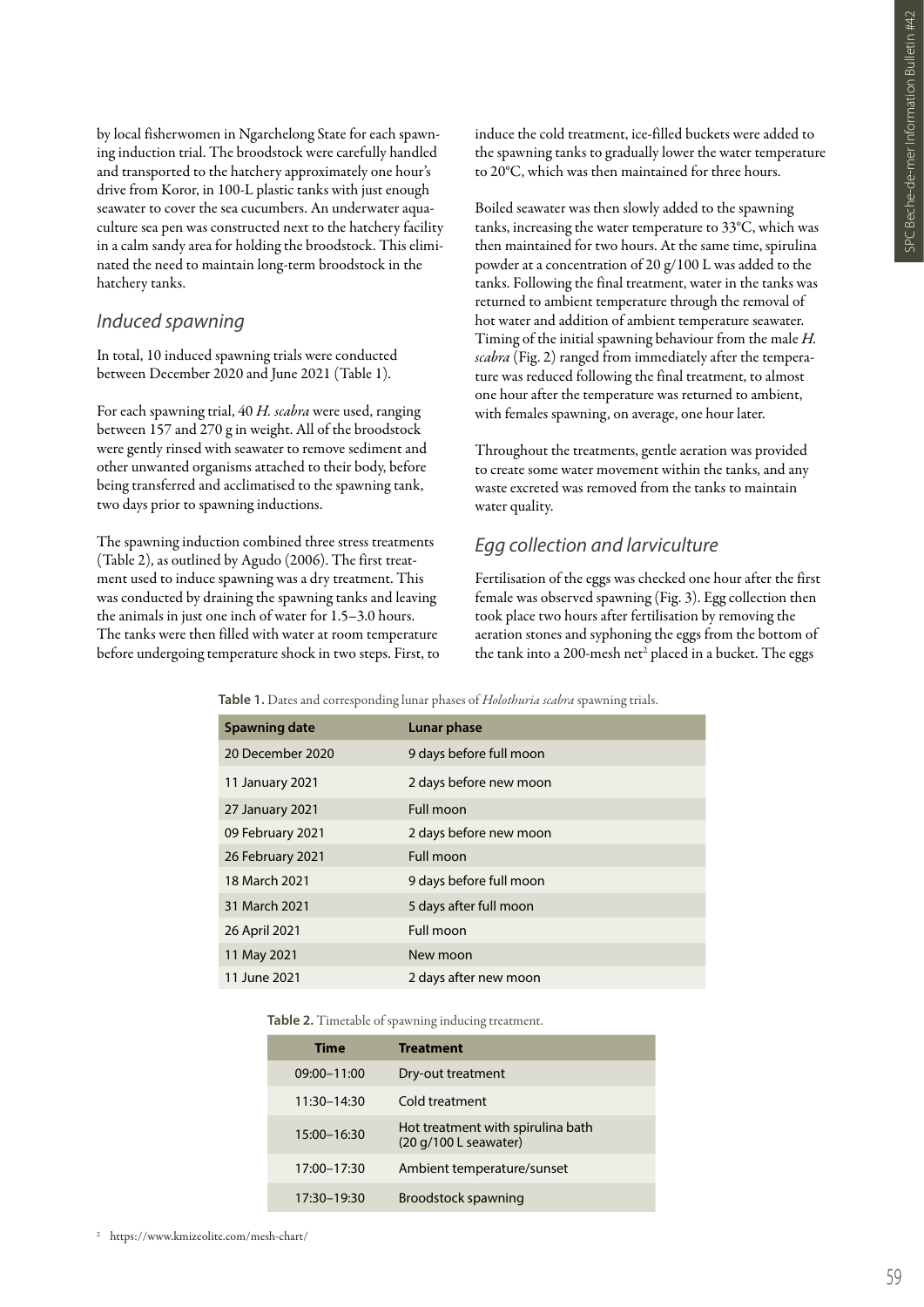

**Figure 2.** Male *Holothuria scabra* spawning. (Image: Tsung Han Lin)

were then rinsed with fresh sea water to remove any dirt or excess sperm, before being placed into concrete rectangular raceways (8.8 m x 1.75 m x 1 m) at a concentration of 0.5 eggs/ml.

Prior to the addition of eggs, the raceways were filled with 1µm-filtered and UV-filtered seawater. Because the raceways are located outside and under cover, no heaters were required to maintain the temperature, which ranged between 28.0 and 29.5°C, with a salinity of 33–35 ppt. This also meant that lighting followed natural day and night cycles and there was no need for artificial lighting. Aeration was distributed evenly throughout the tank to provide gentle water circulation. No water changes or filtration of

the tank water were conducted until day 15, when the flowthrough system was opened and 1µm-filtered, and UVfiltered seawater was added at a rate of 1 L/min.

On day 2 when the first larvae were observed at the early auricularia stage (Fig. 3), live *Tetraselmis* sp. were used as feed. This was supplemented with 0.5 g of *Spirulina* and *Chlorella* powder daily per raceway, until day 15 when the majority of doliolaria larvae were observed disappearing from the water column, metamorphosing into the benthic pentactula stage (Table 3). At this point, naturally conditioned settlement plates covered with diatoms were deployed into the tanks to provide a greater surface area for settlement.

**Table 3.** Timetable of the life stages of *Holothuria scabra* from trials conducted, including size ranges.

| <b>Stage</b>      | Time after fertilisation (days) | Size (µm)   |
|-------------------|---------------------------------|-------------|
| Fertilised eggs   | $\mathbf 0$                     | $177 - 191$ |
| <b>Blastula</b>   |                                 | 149-170     |
| Gastrula          | 2                               | 284-330     |
| Early auricularia | $2 - 3$                         | 469-501     |
| Mid auricularia   | $4 - 5$                         | 708-719     |
| Late auricularia  | $6 - 9$                         | 718-1131    |
| <b>Doliolaria</b> | $10 - 14$                       | 478-632     |
| Pentactula        | $15 - 23$                       | $362 - 433$ |
| Early juveniles   | 24                              | >500        |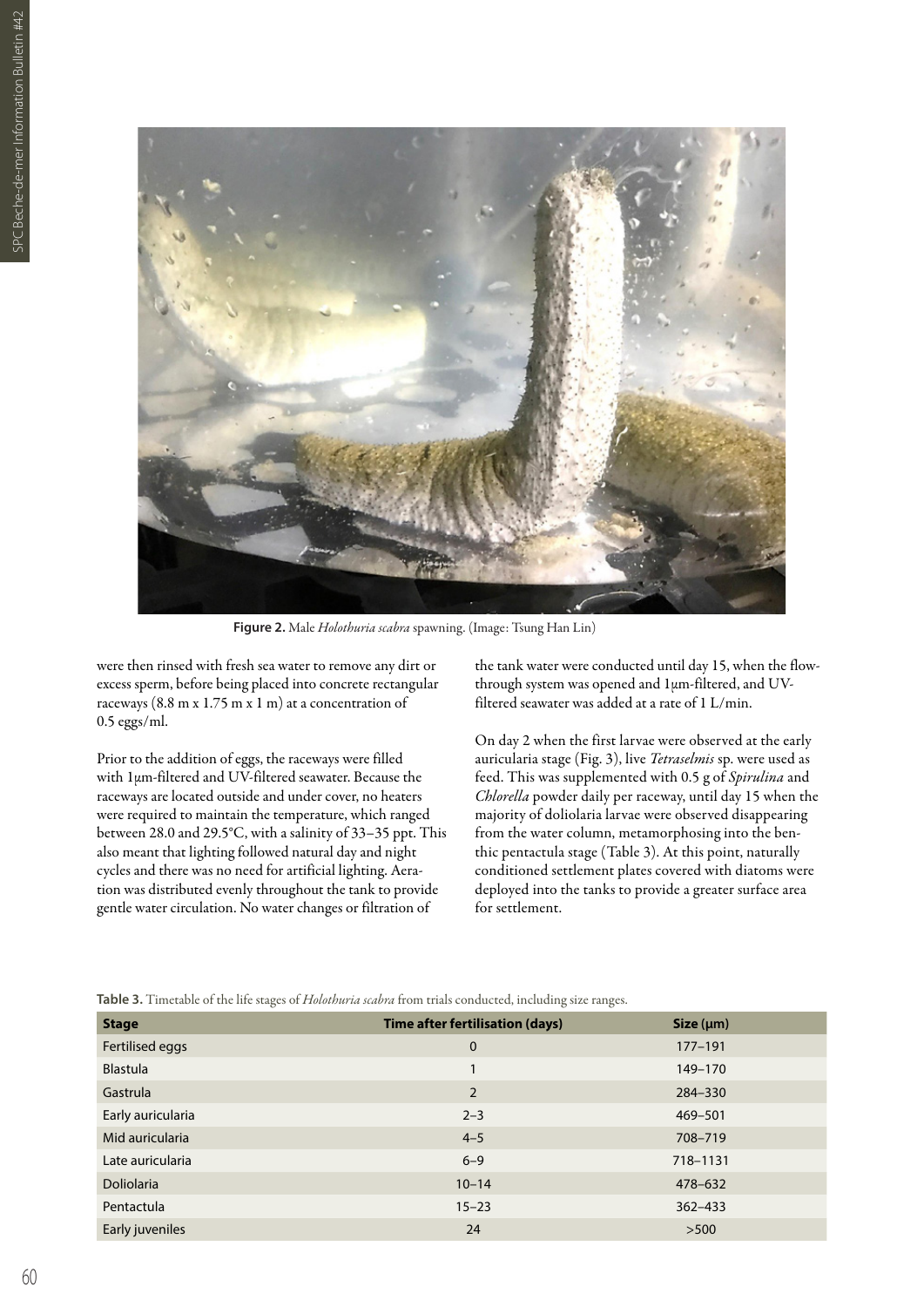

**Figure 3.** Larval development of *Holothuria scabra*: A) fertilised eggs; B) gastrula; C) early auricularia; D) late auricularia; E) doliolaria; F) pentactula; G) and H) juveniles. (Image: Lin Tsung Han)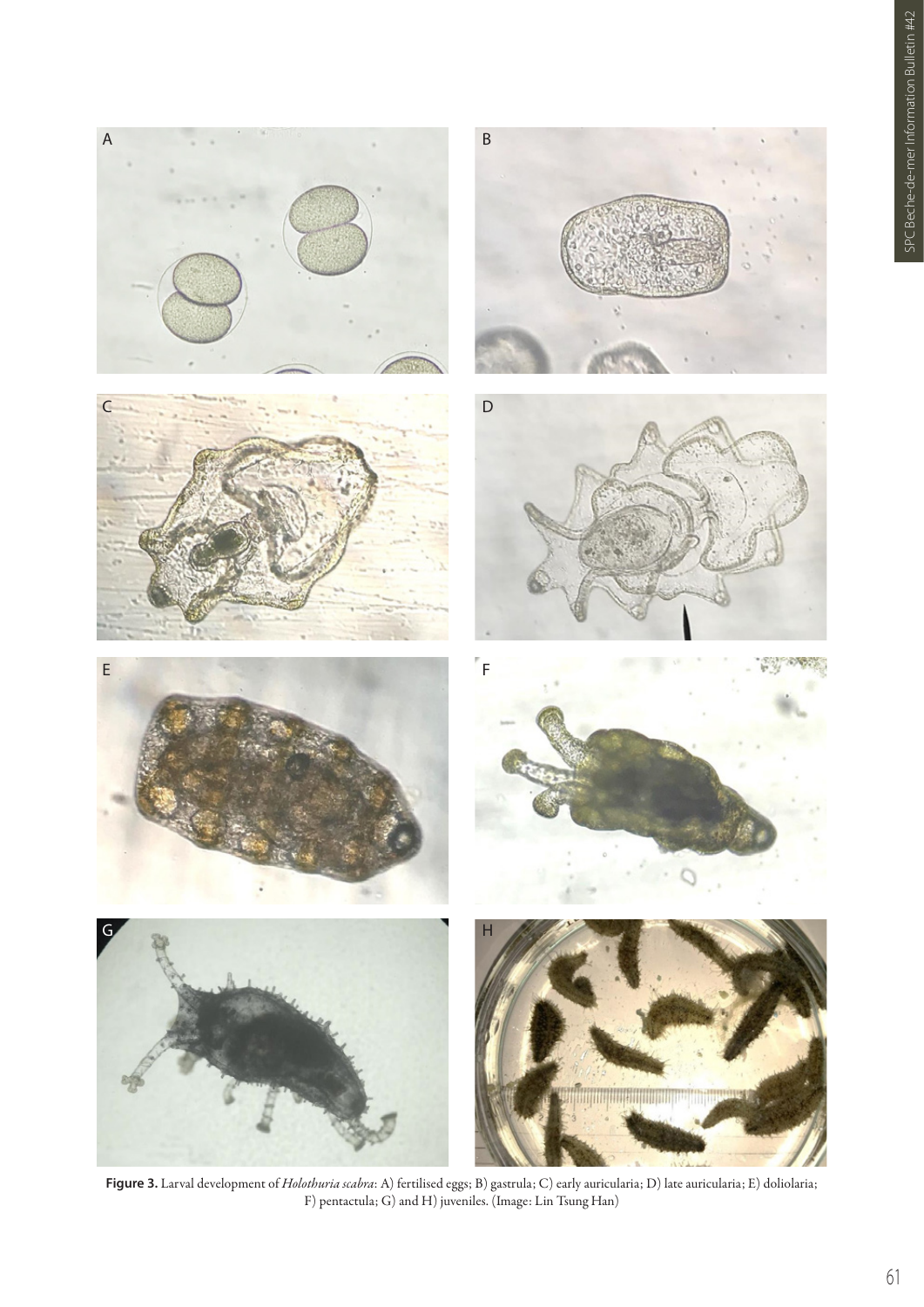

**Figure 4.** Thirty-day-old *Holothuria scabra* juveniles on settlement plates. (Image: Tsung Han, Lin)



**Figure 5.** A) Captive-bred *Holothuria scabra* juveniles, 60–90-days old (2–4 g); B) and C) *H. scabra* juveniles being reseeded by community members in seagrass beds of Ngarchelong State, Palau. (Images: Tsung-Han Lin)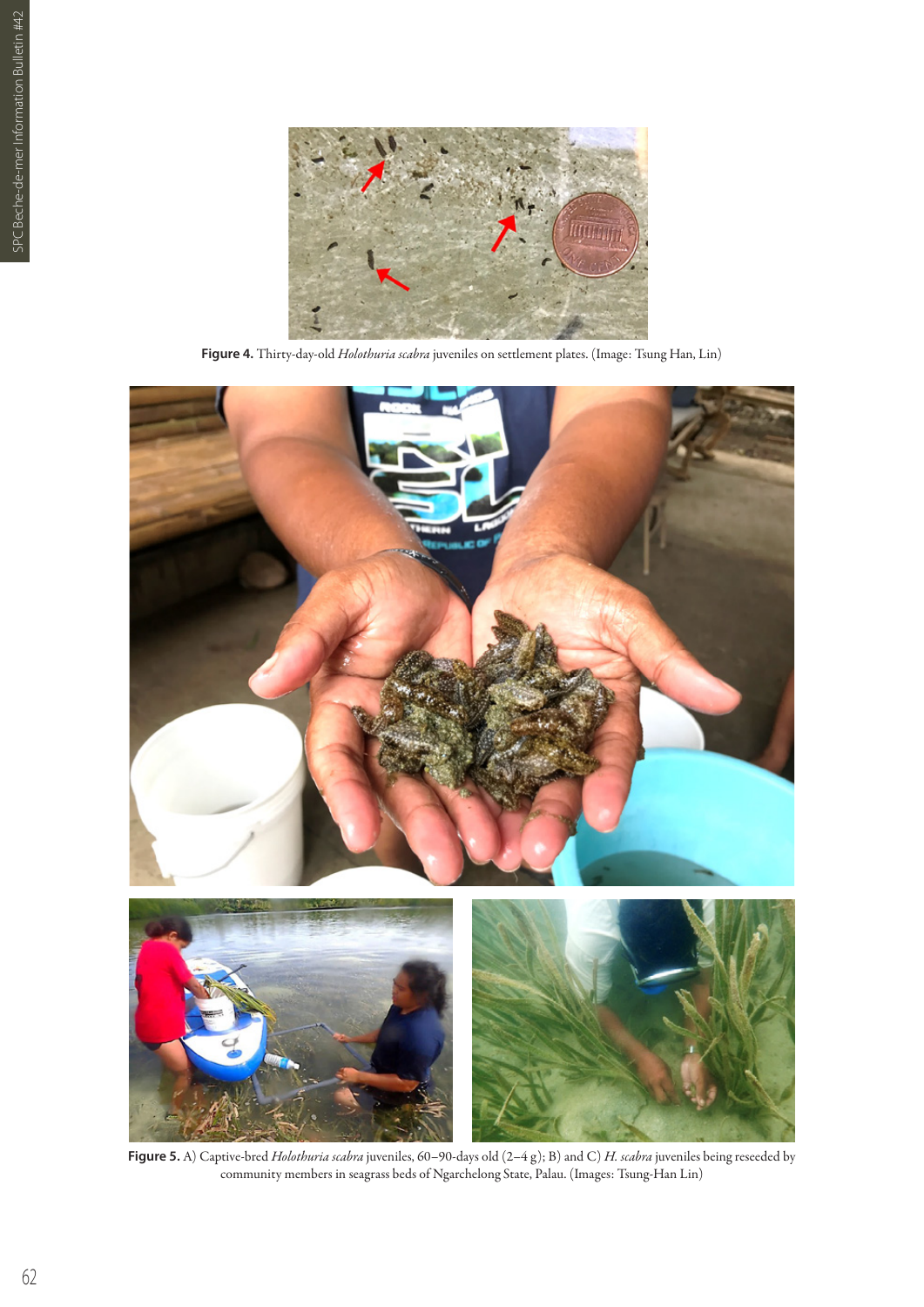### *Nursery stage*

Juveniles of 1-mm length were visible on the settlement plates 24 days after fertilisation (Fig. 4). When they reached 1 mm in size, the juveniles were transferred into new raceways prepared with a thin sandy substrate layer. According to Schagerström (2003), juveniles grow faster on a thin sandy substrate layer than when reared in tanks without sediments. We used a sand layer of approximately 2-mm thickness, and juveniles were stocked at a density of 200– 300 individuals/m².

Water was changed daily using a water flow through the raceway at a rate of 1 L every 20 seconds, thereby reducing unwanted algal growth and copepod outbreaks that can severely affect survival rates. No supplemental food was added to the tanks during this period because natural sunlight and water conditions provided an environment for sufficient diatom and algal growth, which the young *H. scabra* can consume. Under this regimen, juveniles reached a weight of 3 g (approx. 4–5 mm in length) between 60 and 90 days after fertilisation, at which stage they were of sufficient size to distribute to local coastal communities, with the aim of restocking wild populations previously depleted from overfishing (Fig. 5) (Purcell and Simutoga 2008).

# Results and discussion

After this first successful attempt at inducing spawning and rearing of *Holothuria scabra* in Palau, it is clear that there is potential for the development of sea cucumber rearing and restocking of depleted wild populations. However, it is also apparent that our current methods need refining in order to optimise larval culture and juvenile rearing in Palau.

The combination of the three treatments to induce spawning was effective, with a 100% success rate, indicating that protocols developed with *H. scabra* populations in other countries work in Palau as well. Comparing growth rates of the larval stages experienced in these trials appeared to be on par with existing literature (Agudo 2006; Dabbagh and Sedaghat 2012) with pentactula larvae appearing, on average, between 15 and 23 days after fertilisation (Table 3).

However, differing growth rates were observed with some batches during these trials, with late auricularia larvae taking up to seven weeks to progress to the doliolaria stage. Our overall survival rate from fertilisation to early juvenile stage was lower (<1 %) than the 1–2% survival rate reported by Agudo (2006) and Militz et al. (2018). There may be several reasons for these results, such as our limited sources of live algal cultures for feeding, while most publications recommend the use of varying concentrations of live and dry feed ( James 2004; Agudo 2006). Furthermore, the concentration of live algae feeds was not measured, which may have resulted in over or underfeeding. High algal concentrations (>40,000 cells/ml) are known to inhibit larval growth during the auricularia stage (Agudo 2006). It must also be noted that we did not conduct any water changes during the

first 15 days of larval rearing, which may have resulted in poor water quality, resulting in suboptimal conditions for larval development (Agudo 2006; Ivy and Giraspy 2006; Ito 2015). Despite these setbacks, our trials did reveal that whilst many *H. scabra* populations have spawning peaks in specific seasons, which also follow lunar cycles ( James 2004; Dabbagh and Sedaghat 2012; Penina 2017), it was possible to induce spawning irrespective of the lunar cycle or season in Palau (Table 1).

Following the successful spawning and rearing effort conducted at the hatchery of the Bureau of Fisheries, juvenile *H. scabra* were released into a few selected areas in collaboration with the Ebiil Society. The sites chosen were located inside marine protected areas in order to minimise the possible impact of fishing activities on the survival of the released juvenile *H. scabra*. The releasing methodology and timings were based upon those outlined in existing literature. Purcell and Simutoga (2008) indicate that *H. scabra* juveniles between 3 and 10 g are of sufficient size to be released with a 7–20% survival rate to market size. Purcell (2004) also indicates that releasing juvenile *H. scabra* at this size is the most cost effective.

In total 11,000 juveniles were released between February 2021 and July 2021, with these events also being used as educational opportunities for the local community and school children to further the understanding of sea cucumbers within the marine environment.

In the future, our goal is to refine our techniques, including quantifying survival rates, monitoring water quality, and expanding and diversifying our live feed production, to achieve higher yields. It would allow to accelerate the restocking of wild populations, and a possible distribution of juveniles to local aquaculture farms for commercial rearing. It is also hoped this will provide the basis for larviculture of other domestic sea cucumber species, such as *Actinopyga miliaris* and *Actinopyga* sp., which also play important roles in Palau's sea cucumber fisheries.

# Acknowledgements

I would like to thank the Bureau of Fisheries (BOF) Director Ms Adelle Lukes Isechal, Aquaculture Division Chief Mr Percy Rechelluul, and all BOF colleagues, in addition to Executive Director of Ebiil Society Inc. Mrs Ann Singeo for their support during the project and providing materials to carry out this experiment. Thanks also to Mr Alex Ferrier-Loh for giving instructions on the sandfish spawning technique and article editions.

## References

Agudo N. 2006. Sandfish hatchery techniques. Noumea: Australian Centre for International Agricultural Research, Secretariat of the Pacific Community and the WorldFish Center. 44 p. https://purl.org/spc/digilib/ doc/ze7r8